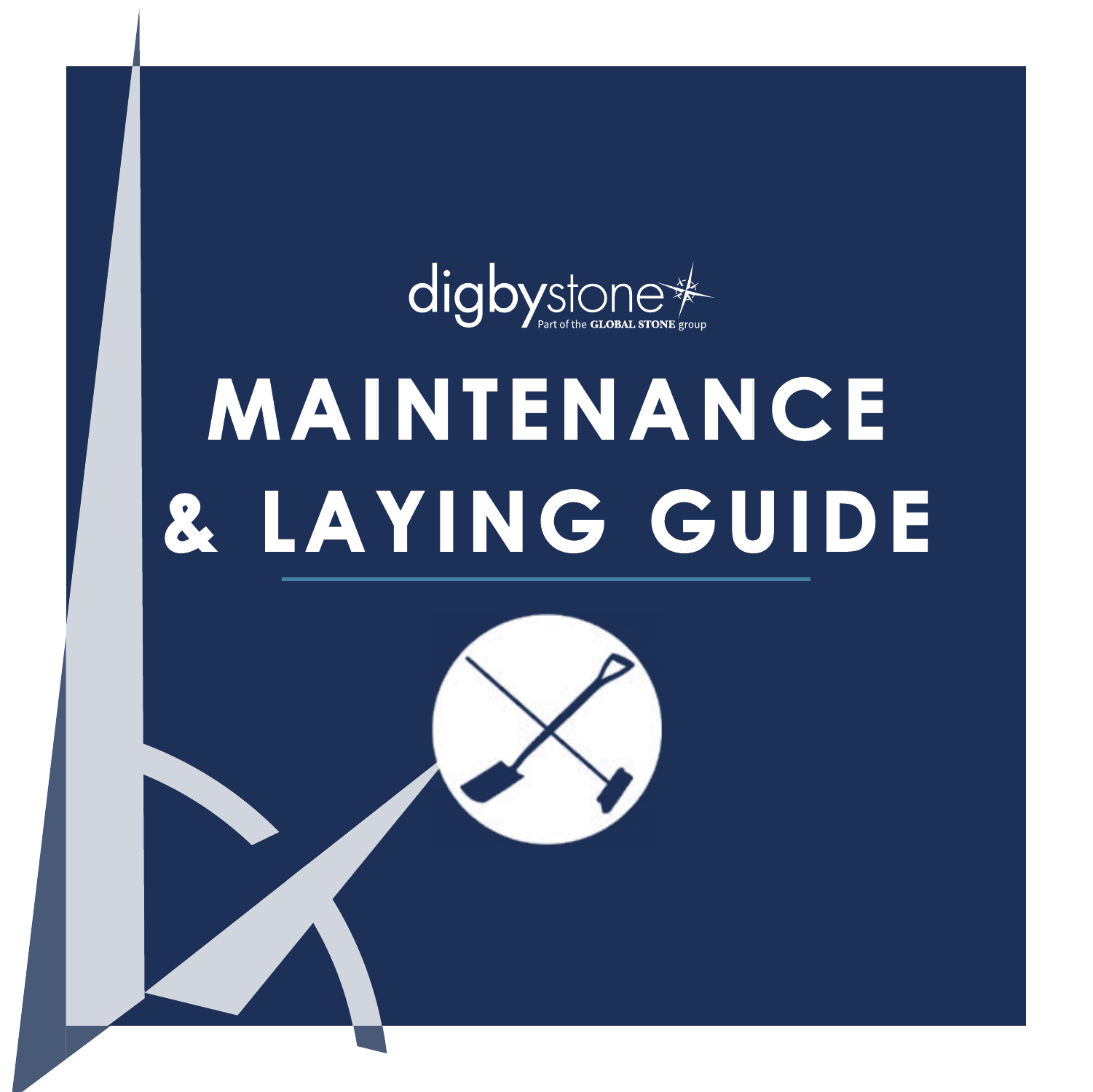**Please note:** All products must be inspected prior to installation, checking the colour, veining, thickness, sizing and finish. **NO** claims will be accepted for any reason after the product has been installed or if the product has been altered in any way after delivery. VIEW as large an area of your chosen paving as possible before purchasing to ensure you are happy with your choice – contact us to find out your nearest stockist.

INSPECT your product to make sure you are completely happy before you lay. We advise that dry laying products before laying them permanently is the



- 
- 
- 
- 

ALWAYS use an SBR bonding agent on the back of natural stone, and ALWAYS use a slurry primer on the back of porcelain tiles.



NEVER use brick acid or acidic cleaning products on natural stone.

Always check that cleaning products are suitable for use on porcelain.



ASK your Digby Stone stockist for advice on sealants and jointing compounds.

ONLY use appropriate products for driveways – look out for the car symbol throughout this brochure to see which products are suitable when laid in accordance with guidelines.



ALWAYS mix packs whilst laying to achieve an overall blended appearance.

NEVER butt joint paving when laying – you should always use an appropriate joint for your chosen product. Digby Stone products should be laid with a minimum 10mm joint.





Please note that all recommendations/instructions are given as guidance only and Digby Trading Ltd accepts no liability for any loss, damage or injury howsoever caused as a result of following them.<br>Please refer to our web

ALWAYS lay paving on a full bed of mortar and NEVER use the spot bed method – see our step by step laying guides for more advice on this.







## DIGBY'S TOP TIPS

ENSURE YOU FOLLOW OUR 9 GUIDELINES TO ACHIEVE PATIO SUCCESS

Designed as an easy to use, working document for anyone using Digby Stone products. This guide is a useful companion to the Digby Stone brochure and has been designed to give instructions/tips on laying our products, and also help with the maintenance and upkeep of the stone once laid.

You can also find downloadable PDF's of our laying patterns, colour charts and other useful information on our website **www.digbystone.com**

## WELCOME TO THE DIGBY STONE MAINTENANCE AND LAYING GUIDE

| DIGBY'S TOP TIPS                                      | 3       |
|-------------------------------------------------------|---------|
| <b>STEP-BY-STEP LAYING GUIDELINES - NATURAL STONE</b> | $4 - 5$ |
| <b>PORCELAIN - BENEFITS &amp; FAQS</b>                | $6 - 7$ |
| STEP-BY-STEP LAYING GUIDELINES - PORCELAIN            | $8 - 9$ |
| <b>PATIO MAINTENANCE - CLEANING &amp; SEALING</b>     | 10      |
| <b>GENERAL INFORMATION</b>                            | 11      |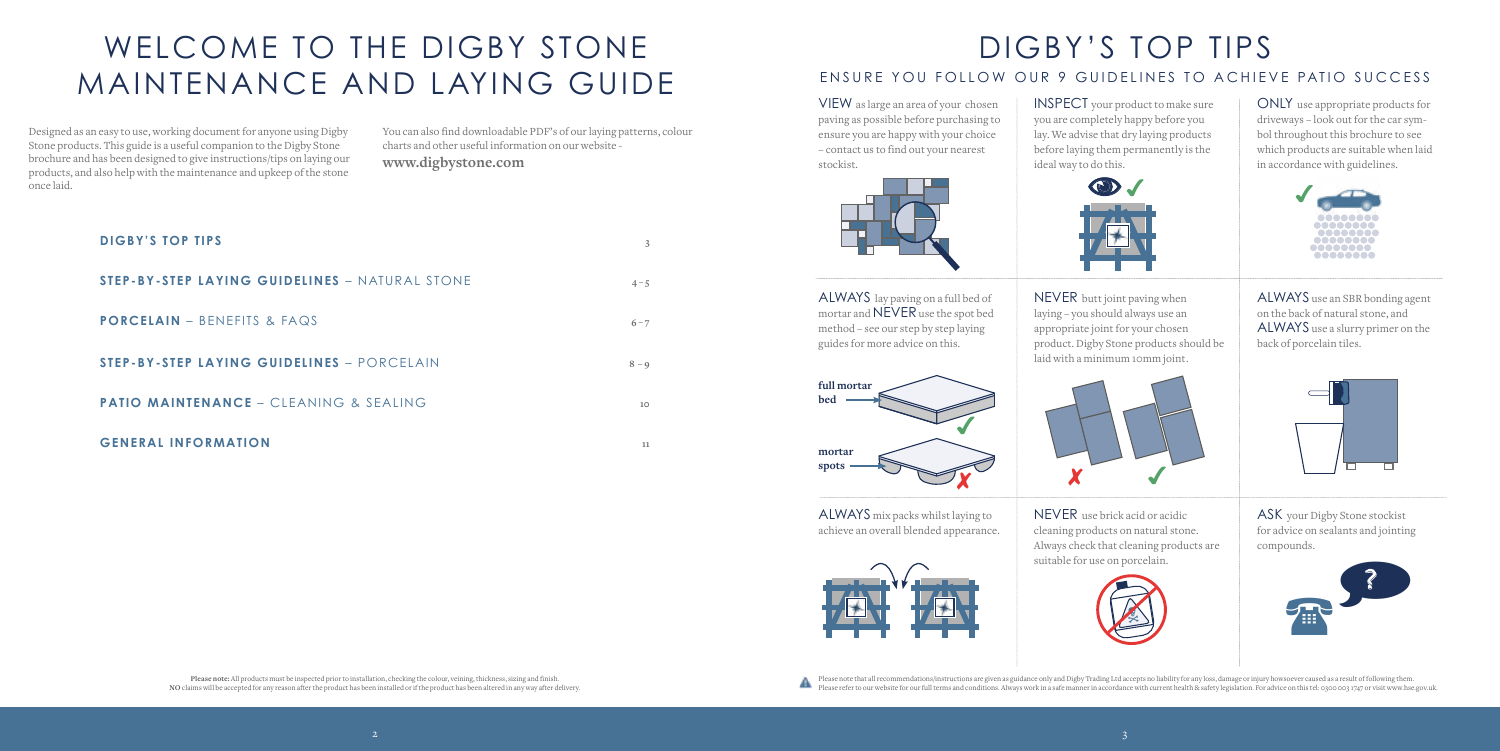- **1.** Before any work is carried out, each piece of natural stone should be inspected prior to laying as pieces will vary. No returns can be accepted once the product is installed, so it is important to confirm you are happy with your product before proceeding. When work begins, ensure the area is cleared of all vegetation and debris. Then, ideally using a scaled drawing of your planned area, you can start plot pointing by marking out the space using pegs and a string line.
- **2.** Dig the ground to a depth of approximately 150mm below the finished patio level (or 200mm deep below the finished driveway level), making sure the soil is compact.
- **3.** In the now excavated area spread a layer approximately 100mm deep of hardcore (or 150mm deep for driveways). Remember to leave room for the thickness of the flags and 30-50mm of mortar. Compact the layer of hardcore thoroughly, ideally using a plate compactor. Foundations must not be laid on water saturated ground as they may sink in time, creating uneven paving. Extra drainage may be required.
- **4.** Once happy with the layout, using your line and pegs as a reference you can start laying your flags down on a full bed of slightly wet mortar mix 30-50mm deep. For the mortar mix we advise 1 part cement to 5 parts sharp sand (some contractors use a 50/50 mixture of building and sharp sand). All products must be laid on a full bed of mortar, especially when laying a driveway. A full bed of mortar is key to help reduce moisture transparency or discolouration, as well as to provide a solid base for the patio.

 A bonding agent should be used to help the slabs adhere to the mortar bed. Our Universal Slurry Primer Pro (or a Slurry Primer mix using cement powder, water and an outdoor based SBR bonding agent to a creamy consistency) should be painted on to the back of each slab with a thickness of 1-2mm before laying when using natural stone. Use a rubber mallet to gently tap down the flags and a spirit level to check the patio is uniformly level, being careful to check you follow your slope level as you go along. To provide suitable run-off during wet weather a fall angle must be considered. Falls must be angled away from buildings or structures at an incline of 1:60 or steeper. An adequate drainage outlet source should be present at the end of the patio's run off edge. A planning officer may need to be consulted for further advice.

 It is important to note that Digby Stone products are not designed to be butt jointed, and a suggested joint of approx 10mm should be used. For products with an aged finish we suggest to increase the joint size accordingly in order to accomodate for any potential variations in edges (between 15 – 20mm approx).

- Gloves & eye protection
- Face mask
- Knee pads & steel toe boots
- Ear defenders
- Slate marker
- Spade
- Pointing tool
- Trowel
- Rubber mallet
- Pegs & line
- Spirit level
- Hammer &
- Chisel/Disc cutter
- Tile cutter (Bench saw)
- **5.** Once the main area of the patio is laid down and there are slabs that need cutting, in the case of natural stone a disc cutter with a suitable attachment or a hammer and chisel is needed to shape your flags effectively (please see our porcelain laying advice overleaf for specific guidance on cutting porcelain tiles). Once happy with the shapes of the now cut flags you may lay them down (refer to step 4) on a full bed of slightly wet mortar mix. Using a rubber mallet, gently tap down the flags and use a spirit level to check for a uniform flatness (taking into account a fall).
- **6.** Once the patio has been fully laid, ideally allow a few days for the mortar to set. There are several ways of sealing the joints between paving slabs - the installer must determine the most appropriate method to use. Some use a cement based mortar mix and so create a solid, inflexible joint. Others use a modern jointing compound that brushes in and hardens with contact with the air, commonly known as paving jointing compound. See the porcelain laying guide overleaf for specific porcelain laying instructions. When using any jointing products always follow manufacturer's instructions.

#### **WHEN LAYING A DRIVEWAY**

A minimum of 150mm compressed hardcore foundation must be used before laying products for a driveway (only suitable products to be used). It is **essential** that products are laid on a full bed of wet mortar for driveways.

#### **CIRCLE FEATURES**

These should be dry laid before final positioning on a full bed of mortar, starting from the centre of the circle outward.

**Calibrated products are subject to a minimum of +/-3mm variation. Due to the composition of natural stone, colour variations may occur after installation.**

**Some delamination (when riven parts of the stone flake off ) may occur after laying - this is perfectly normal and tends to happen near the riven part of the slab.**

**As with all Digby Stone products the spot-laying method is not suitable always use a full bed of mortar.** 

## NATURAL STONE - STEP BY STEP LAYING GUIDELINES

#### **TOOLS NEEDED FOR BOTH NATURAL STONE AND PORCELAIN: MATERIALS NEEDED: IMPORTANT:**

#### IMPORTANT INFORMATION

#### **SLATE, GRANITE ICE AND GRANITE FROST**

These products sometimes absorb colour impurities from ordinary portland cement (OPC). We strongly recommend substituting white cement in the mortar to reduce colour leeching and staining, and Universal Slurry Primer Pro or other bonding agent. Lay granite with the textured slip resistant face upwards.

#### **GRANITE – ALL COLOURS**

Depending on site conditions, moisture coming through from the mortar bed below can create moisture transparency (dark/damp patchiness on the

installed product) which is a natural drying process that can affect all slabs (particularly granite). This is completely normal and should dry out over time.

#### **VEINING IN GRANITE PRODUCTS**

Our granite products (particularly Dusk) may display natural veins and patterns which may not be visible when the product is dry. It is advised that when the stone is dry laid before fixing you should wet the stone to ensure you are happy with the appearance, as veins/patterns become more apparent when wet. Veins are a natural feature of the product and are often mistaken as cracks – veins should not be considered a defect as they will not affect the durability of the product.

• Soft broom

- Compactor plate
- Tape measure

*We would strongly recommend that gloves, eye protection, face mask, knee pads, steel toe boots, suitable protective clothing & ear defenders are used accordingly. Training may be needed to operate certain equipment. Always work in a safe manner in accordance with current health and safety legislation. For advice, telephone 0300 003 1747 or visit www.hse.gov.uk*

- **MATERIALS NEEDED:**
- Paving slabs
- Sharp sand
- Mortar
- Watering can & rose
- Pointing material
- Universal Slurry Primer Pro • SBR bonding agent
- 

All Digby Stone products are designed for domestic landscaping use only. Contact us for information on commercial projects. Products are not designed for use on driveways unless stated – suitable products are marked in this brochure with the car symbol (domestic use only). Ensure driveway laying guidelines are followed.

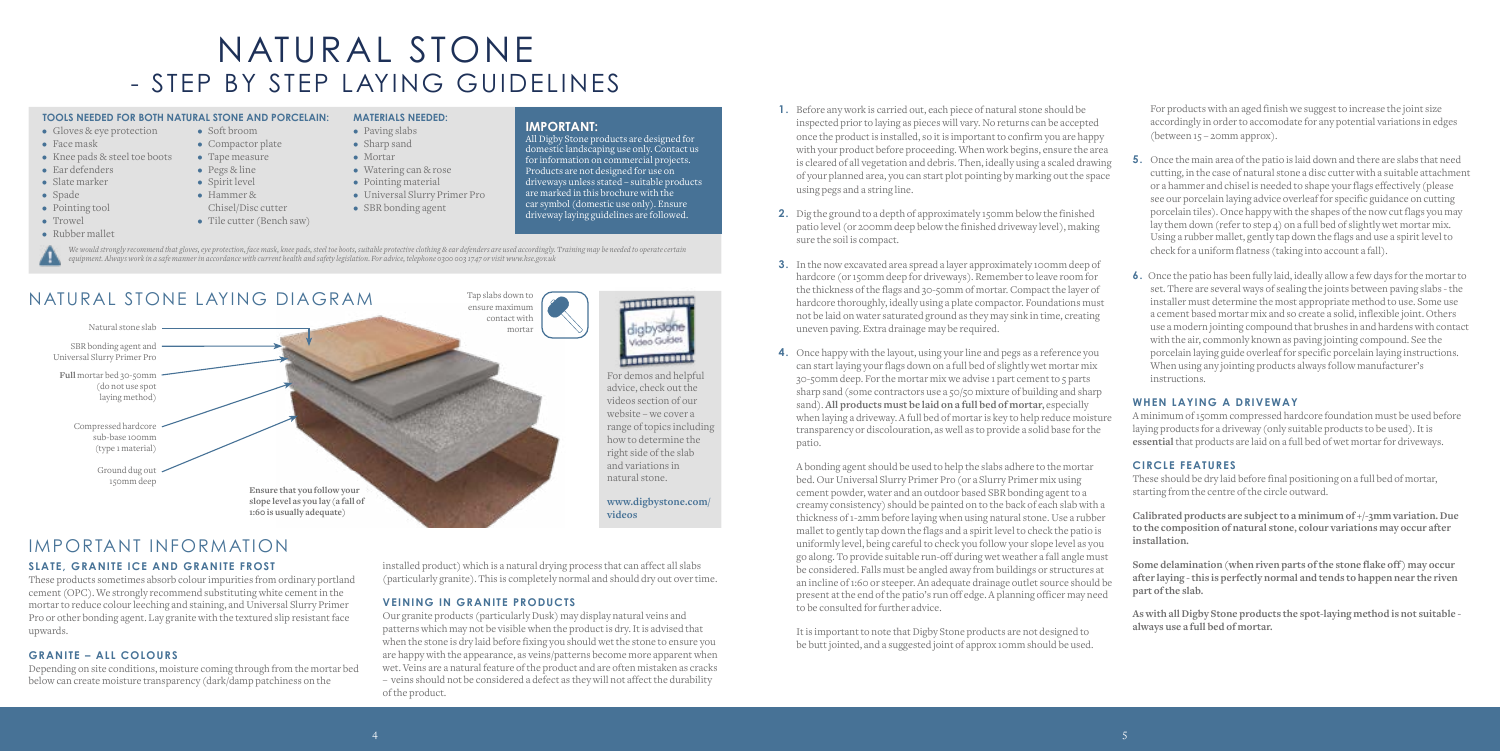

#### **Q IS DIGBY STONE PORCELAIN SUITABLE FOR USE ON DRIVEWAYS?**

**A** In our current porcelain range, our range of Porcelain Cobbles is the only product that is suitable for driveways provided that correct driveway laying guidelines are followed (these can be found within our natural stone laying guide). All other porcelain products are not suitable for use on driveways.

#### **Q WHAT SIZE JOINTS DO YOU RECOMMEND USING WHEN LAYING PORCELAIN?**

**A** We advise an approx joint of 10mm. Check out our guide to laying on the next page for more information on jointing porcelain.

#### **Q CAN PORCELAIN TILES BE BUTT JOINTED?**

Porcelain is the most innovative new product in the world of landscaping. Fired at up to 1400°C, this product offers an exceptional durability alongside

> **A** No - the tiles have a very slight chamfer which means it is not suitable for butt jointing. Read our troubleshooting guide for further advice on why we do not recommend butt jointing.

#### **Q HOW DO YOU CUT PORCELAIN? ARE THEY DIFFICULT TO CUT?**

**A** Porcelain can be cut with a disc cutter fitted with a suitable-forporcelain diamond blade (this must be a petrol disc cutter as you must feed the disc with water to cut). However, for neater and more accurate cutting, we recommend a suitable water-fed tile bridge saw is to be used.

### PORCELAIN – BENEFITS & FAQs WHAT ARE THE BENEFITS OF USING DIGBY STONE PORCELAIN?

#### **Q ARE PORCELAIN TILES EASY TO MAINTAIN?**

**A** Yes! They can simply be cleaned using soapy water and a brush.

Our For more advice on cleaning our porcelain tiles, our series of videos includes two helpful guides which demonstrate a series of stain removals from porcelain 111111111111 tiles. The Homeowner video shows stains such as tea, coffee, red wine and barbecue food; and the digbystone Landscaper video shows stains which may occur on side including mortar and slurry primer. video Guides

high performance technology which allows you to have a low maintenance landscape combined with the beautiful aesthetic of natural paving.

Resistant to fading, meaning that the patio will retain its colour



Little to no moisture

absorption

Slightly textured which provides a slip resistant finish



Easy to clean - porcelain tiles are non porous,

meaning that they are stain resistant Scratch and abrasion

Frost/salt\* resistant due to its minimal moisture absorption rate

resistant, giving an incredibly hard wearing surface

Designed for exterior use (tiles are 18/20mm thick

depending on range)

*\*When using salt, please use sparingly. Do not leave the salt on the patio for a prolonged period of time - ensure salt is swept away once frost has lifted. Once weather has improved, wash over the patio in the normal way.*

#### **IT HAS NUMEROUS BENEFICIAL ATTRIBUTES, INCLUDING:**



#### FREQUENTLY ASKED QUESTIONS

#### PORCELAIN LAYING DIAGRAM

Porcelain tile

Universal Slurry Primer Pro painted onto back of tile to assist bonding

**Full** mortar bed 30-50mm (do not use spot laying method)

> Compressed hardcore sub-base 50 -100mm (type 1 material)

> > Ground dug out 150mm deep



Check out the videos section of our website to find out more - visit www.digbystone.com/videos to see our full range of helpful guide videos. **www.digbystone.com/videos**



,,,,,,,,,,,,,,

**REMEMBER**: to provide suitable run-off during wet weather a fall angle must be considered. Falls must be angled away from buildings or structures at an incline of 1:60 or steeper. An adequate drainage outlet source should be present at the end of the patio's run off edge. A planning officer may need to be consulted for further advice.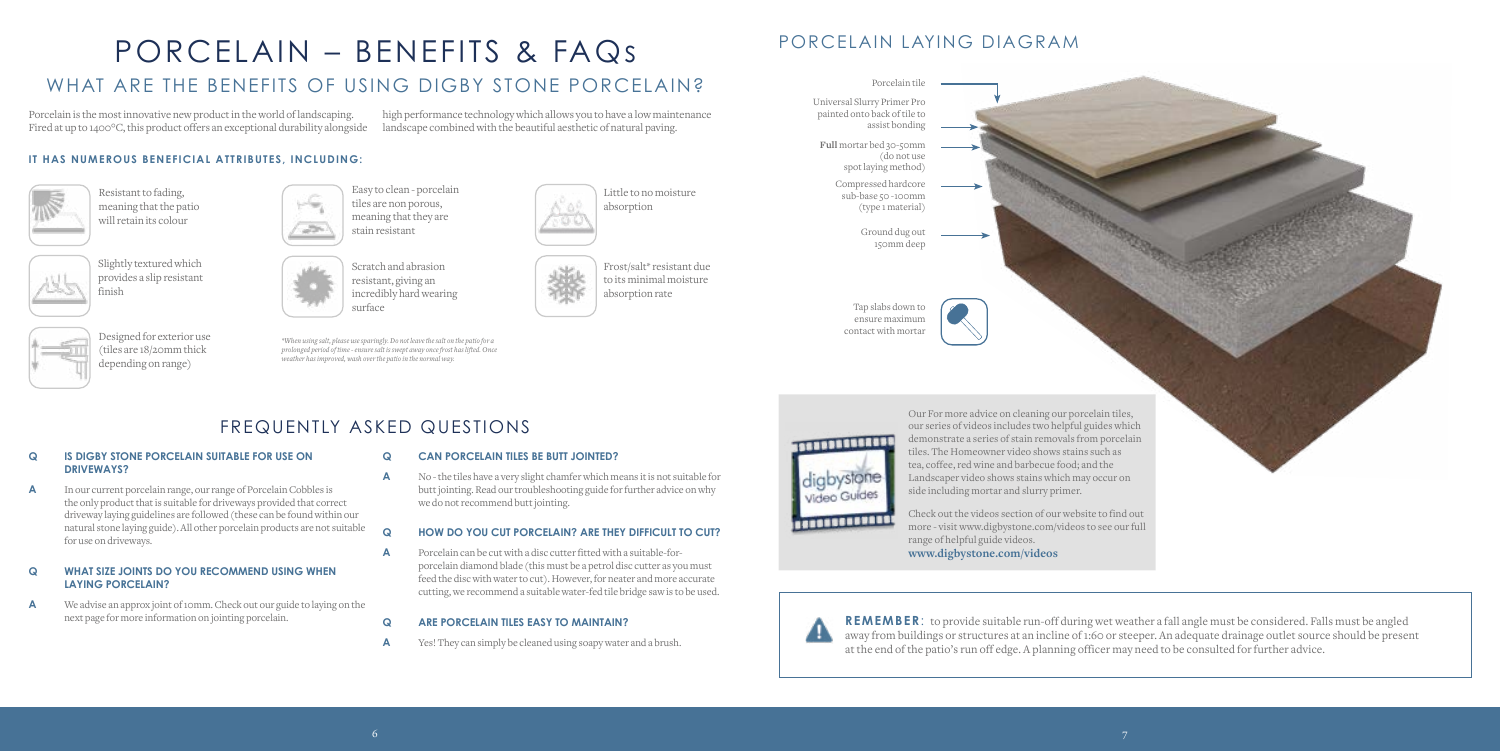#### **6. CUTTING PORCELAIN**

Porcelain can be cut with a disc cutter fitted with a suitable-for-porcelain diamond blade (this must be a petrol disc cutter as you must feed the disc with water to cut). However, for neater and more accurate cutting, we recommend using a suitable water-fed tile bridge saw. Ensure that appropriate protective clothing is worn while operating machinery.

#### **7. CHECK YOUR JOINTS**

Allow for 10-12mm+/- approx joints when laying the tiles. We suggest an outdoor jointing compound (suitable for porcelain) should be used with our porcelain products – please speak to your merchant or landscaper for the most appropriate jointing compound for your project. As previously stated, Digby Stone porcelain products are **not designed to be butt jointed**.

#### **8. IMPORTANT – CLEAN THE JOB**

It is particularly important to work cleanly when laying porcelain, both during and after installation. Once the job is completed, additional cleaning may be required if any residue remains, particularly from jointing compounds. Ensure that the jointing compound has set sufficiently and then clean the tiles with a suitable residue remover (depending upon which jointing compound has been used). **Any residue left over from the laying process must be removed as soon as possible – failure to do so may result in staining on the surface of the tiles.** If your porcelain has been laid in conjunction with any natural stone, ensure that the porcelain cleaner/residue remover you are using **does not** contain any acid and check they are suitable for porcelain. Any cleaners containing acid will cause damage to natural stone.

We would strongly recommend that gloves, eye protection, face mask, knee pads, steel toe boots, suitable protective clothing & ear defenders are used accordingly.<br>Always work in a safe manner in accordance with current hea

We have created a step-by-step laying guide specifically for porcelain products in order to help you get the best results when laying. Please ensure that you follow guidelines when laying Digby Stone porcelain products. Please refer to our natural stone laying guidelines on pages 4 -5 for a list of tools and materials required for laying porcelain.

Digby Stone's Universal Slurry Primer Pro only requires 7L of water per 20kg bag to produce a creamy consistency.

Once mixed apply 1-2 mm to the back of the slab.





## PORCELAIN - STEP BY STEP LAYING GUIDELINES

Please remember that – as with all Digby Stone products – the spot laying method is **not suitable!**

### IMPORTANT INFORMATION

Due to the nature of the production of porcelain, there is a limit to the number of repeated surface textures which are produced for each colour (with the number of repeats varying depending upon range). Whilst we endeavour to maximise the variety of textures within each order, there may be a number of repeats within your order, particularly if you are laying a large area of porcelain. Refer to step 5 opposite for advice on reducing the appearance of repeated slabs.

In porcelain tiles, there may be slight subtle differences in surface texture and finish between tiles. These differences may appear exaggerated in direct sunlight. This is due to minor variations in conditions which may occur during the manufacturing process. Any difference between tiles will not affect the slip rating or durability of the product and is purely aesthetic.

There will be subtle variation in our porcelain products, intended to mirror the variations found in natural stone products. Porcelain products, much like any other manufactured product, are made in batches. There can be slight shade variations between batches – please consider this when purchasing for the same project on separate occasions. In order to ensure that your patio will have an overall blended appearance, always mix from multiple pallets when laying rather than laying one pallet at a time.



#### **1. CHECK YOUR PRODUCT**

Always check the suitability of ANY cleaning solution with the manufacturer prior to use. Failure to do so may result in permanent damage to the product.<br>You may wish to use a porcelain suitable mild acid based cleaner, ho **not be used** as this will damage the natural stone. **Brick acid should not be used to clean porcelain.** 

Ensure that you check your product before laying – we recommend dry laying a random selection of your tiles (from more than one pallet where applicable) to ensure that you are satisfied with the colour variation in the tiles. Claims or returns based on colour variation will not be accepted once the product has been laid. Ensure that whilst working with porcelain tiles that they are rested on wooden battens to prevent any edge chipping.

#### **2. PREPARE YOUR BASE**

Prior to installation, all necessary ground work should be completed. This includes ensuring there is a sub-base of at least 50 –100mm thick of type 1 material (hard-core) which has been sufficiently compacted down, with a suitable water drainage fall (a fall of 1:60 is usually adequate).

#### **3. PRIME YOUR SLABS**

Apply Digby Stone Universal Slurry Primer Pro (or a Slurry Primer mixed using cement powder, water and an outdoor based SBR bonding agent to a creamy consistency) to the back of each tile before it is laid to help the paving adhere to the bed.

Paving slabs may need to be handled by 2 people (in particular the larger sized slabs). When applying slurry primer, ensure that you rest the tile on wooden battens to prevent any chipping.

Before applying the slurry primer, using a stiff brush, brush the back of the tile to clean off the magnesium oxide releasing agents, this will create the bond of the slurry primer to the porcelain paving. Paint each tile with slurry primer **as you lay them**, not all at once before you begin laying. The slurry primer on the back of the tile must still be wet when it is laid down, therefore you should not prime all slabs first before you start laying. This

will ensure that the tile adheres to the mortar bed correctly. If any slurry primer is on the face-up side of the slab, immediately wash away the residue with water as you work.

#### **4. USE A FULL BED OF MORTAR**

Just like our natural stone products, Digby Stone porcelain **must** be laid on a full wet bed of mortar. We recommend a mixture of a moist consistency (rather than runny) with approx. 4:1 sharp sand to cement.

#### **5. LAY YOUR SLABS**

It is essential that each tile is tapped down to ensure as much of the tile as possible comes into contact with the mortar. When laying your project, ensure that you mix tiles to achieve an overall blended appearance. While the finishes of porcelain have less surface variation than natural stone, they are still designed with a level of variation to add a range of texture to their surface. If within the selection of tiles you encounter any repeat patterns, we suggest that you rotate slabs 90/180 degrees in order to minimise the appearance of repetition (this may be more prevalent in tiles which have a more extensive surface pattern e.g. Quartz Grigioni or Universal Oak).





Our porcelain videos provide helpful advice on mixing and applying Universal Slurry Primer Pro, as well as demonstrating how to clean a variety of stains from the surface of the tiles. Check out the videos section of our website to find out more.

#### **www.digbystone.com/videos**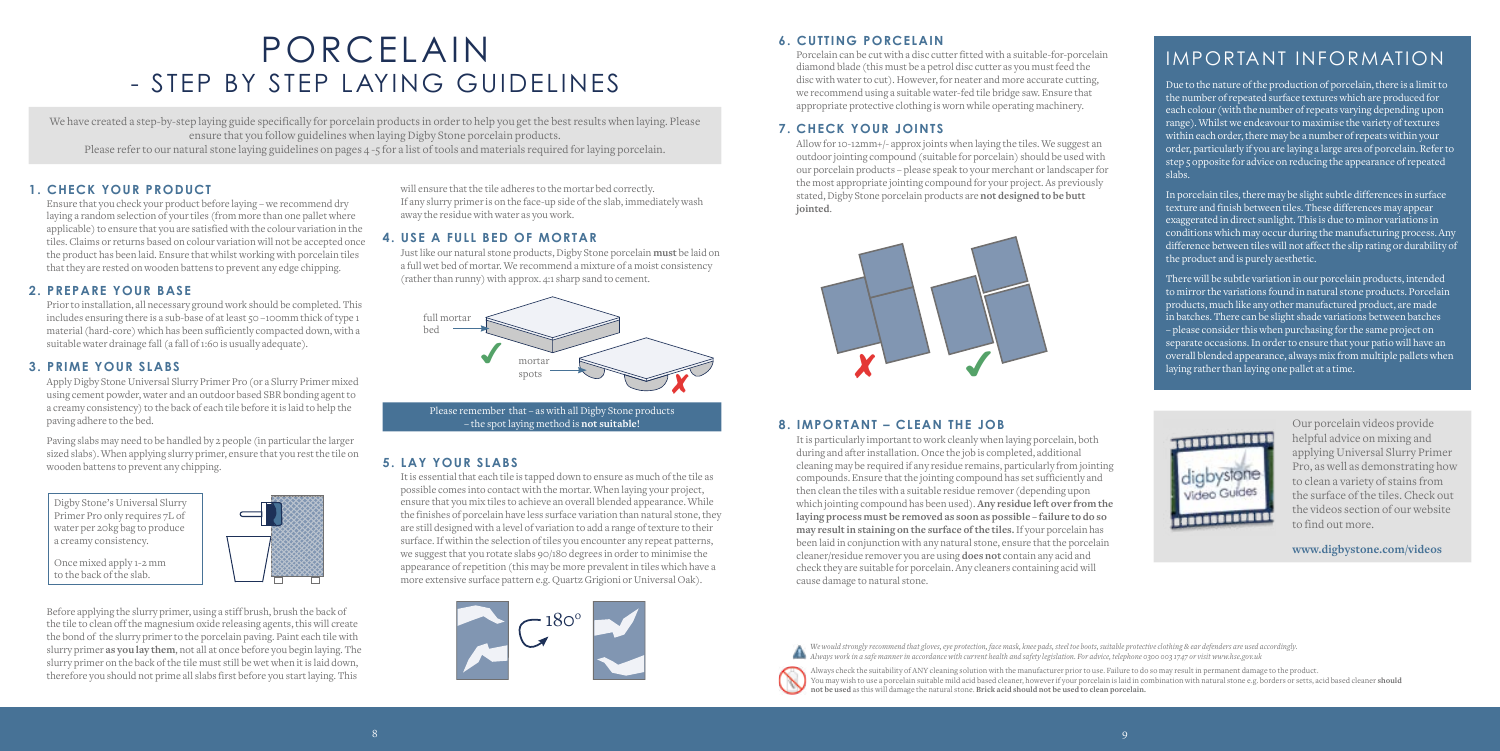#### **DRIVEWAYS**

Products which are suitable for use on driveways are marked in our product brochure with the car symbol. For further advice please check with your stockist or call us for advice on installation of driveways. It is essential that driveways are laid on a full bed of mortar - please see our natural stone laying guidelines for advice (when laying porcelain cobbles for a driveway please ensure the advice in our natural stone laying guidelines for laying a driveway is followed).

#### **INDOOR USE**

For indoor use, a coating is advised to reduce dusting and make cleaning easier. Always seal the products to avoid staining.

Always seek advice from the chemical manufacturers and ensure you follow manufacturer's instructions when using sealants.

#### **USE AROUND SWIMMING POOLS**

Advice from Digby Trading Ltd should be sought about suitability for use of products around swimming pools. Some products react to the chemicals used to treat pool water, and bonding agents can react to heat from fireplaces.

#### **COATINGS/SEALANTS**

Sealing is a personal choice as some sealers make the paving look permanently wet or permanently dry. Please always check directly with the manufacturers or your stockist. Responsibility for the performance of any coating rests with the user and the manufacturer of the coating.

Always read the instructions carefully and first test a small area for colour and slip resistance, wet and dry. REMEMBER once applied it is very difficult or impossible to remove.

#### **DUSTING**

Some dusting and scuff marks may be visible on some of our products, due to transportation, which is unavoidable.

#### **DIMENSIONS**

All dimensions given are nominal and subject to manufacturing tolerances. The quoted sizes and coverage of our paving ranges, except where using minimal joints, are for the overall areas including appropriate joints, making it easier for you to plan a project and order the right quantities. For a more general guide in tolerances of our products, measure several product samples at a stockist.

#### **MANUAL HANDLING**

Please note: Care should be taken whilst manually handling Digby Stone products to prevent injury and/or damage. Extra assistance may be required.

#### **TERMS & CONDITIONS**

Digby Stone cannot accept any liability if products are used for purposes other than those for which they were intended, or they are laid other than in accordance with recommendations.

The recommendations we provide are for guidance purposes only and any applicable building regulations or planning requirements should be followed at all times.

#### **HEALTH & SAFETY**

Always work in a safe manner in accordance with current health and safety legislation.

For advice, telephone 0300 003 1747 or visit www.hse.gov.uk

SEE OUR WEBSITE FOR DOWNLOADABLE LAYING PATTERNS AT:

#### **www.digbystone.com/laying-patterns**

All Digby Stone products are designed to be laid with 10-15mm joints.



#### **For full Digby Stone terms and conditions visit our website at www.digbystone.com/terms-and-conditions/**

## PATIO MAINTENANCE - CLEANING AND SEALING

In order to help you keep your Digby Stone patio in great condition, we have put together a list of helpful guidelines to follow. Please ensure that suitable safety clothing and equipment is used when cleaning or sealing.

#### **CLEANING EQUIPMENT AND CHEMICALS**

The safest and simplest way to clean a patio is to scrub it with a stiff brush and warm soapy water solution (do not use soap solutions with any sign of acid content). Once dirt and foreign objects are loosened from the flags, a watering can or a watering hose can be used to wash the residue away (care must be taken so as not to disturb the jointing materials in both the scrubbing and rinsing of the patio).

We would strongly recommend that gloves, eye protection, face mask, knee pads, steel toe boots, suitable protective clothing & ear defenders are used accordingly. Always work in a safe manner in accordance with current *health and safety legislation. For advice, telephone 0300 003 1747 or visit www.hse.gov.uk*

Pressure washers are a good tool to remove more stubborn algae/moss and dirt from natural stone and porcelain but will not remove all stains (such as oil stains). While using a pressure washer can rejuvenate dirty and tired paving, using one on a regular basis can cause damage. The pressurised force of the water can exploit minor cracks/weaknesses and dislodge loose stone or weak jointing.

When using a pressure washer, keep the nozzle approximately 15-30cm away from the patio and at a shallow angle (approx. 30 degrees) so that jointing material is not dislodged.

For more acutely stained areas, a toothbrush can be used with warm soapy water to aid in removing more awkward dirt deposits (it is advised that if cleaning on your knees, a kneeling mat or kneepads should be used to prevent injury).

Before using any chemicals, the manufacturer of the chemical should be consulted about its suitability on natural stone. **Under no circumstances should brick acid or acid based cleaner be used on natural stone products as it will damage the stone**. Before any chemical is applied to a patio, it is advised to see if it reacts on a test piece or on a section in a discreet area. It is also advisable to leave the test piece/area for a few days to observe if a reaction occurs before proceeding to the rest of the patio.

When cleaning porcelain paving, most stains can be removed by using warm soapy water or a pressure washer. Agitating heavier stains using a stiff brush can help to lift any debris which has become stuck to the surface. Thicker deposits on porcelain such as mortar or slurry primer can be lifted by carefully scraping the deposit followed by washing with a pressure washer, however care must be taken to avoid damaging the surface of the tile. You must also take care around the joints of your porcelain paving when using a pressure washer to avoid dislodging any jointing compound.

If you are struggling to remove more stubborn stains, you may wish to use a suitable outdoor based porcelain cleaner. If your porcelain has been laid in conjunction with any natural stone, ensure that the porcelain cleaner you are using does not contain any acid. Any cleaners containing acid will cause damage to natural stone.

#### **SEALANTS AND COATINGS**

It is not necessary to use a sealant on natural stone. However, if sealing is desired it is important to consider which type of sealant to use, as different manufacturers specify different enhancements depending upon the product. Some sealers will provide either a permanently "wet"/gloss or a permanently dry appearance to the stone. The choice of sealer to use is entirely a personal preference depending upon the desired finish.

Always check with the manufacturer's suitability on your stone choice and test on a small area first. When applying sealants always follow the manufacturer's instructions. Please remember that once applied it is difficult or in some cases impossible to remove, and may need to be reapplied every few years.

If natural stone is used for indoor projects (e.g. in a kitchen) it is advisable to seal the stone in order to protect it from household stains which may occur, however we would advise that you consult with your installer for specific advice on your project.

It is **not necessary** to use sealants on porcelain paving. However, if you do wish to seal porcelain paving, please note that you will need to use a sealing product which is specifically designed for use on porcelain – sealants which are specific for use on natural stone cannot be used.

**THESE INSTRUCTIONS ARE ONLY A GUIDE AND DIGBY TRADING LTD ACCEPTS NO LIABILITY FOR ANY LOSS, DAMAGE OR INJURY HOWSOEVER CAUSED AS A RESULT OF FOLLOWING THEM. IF IN DOUBT, SEEK THE ADVICE OF A PROFESSIONAL CLEANING COMPANY.**



## GENERAL INFORMATION